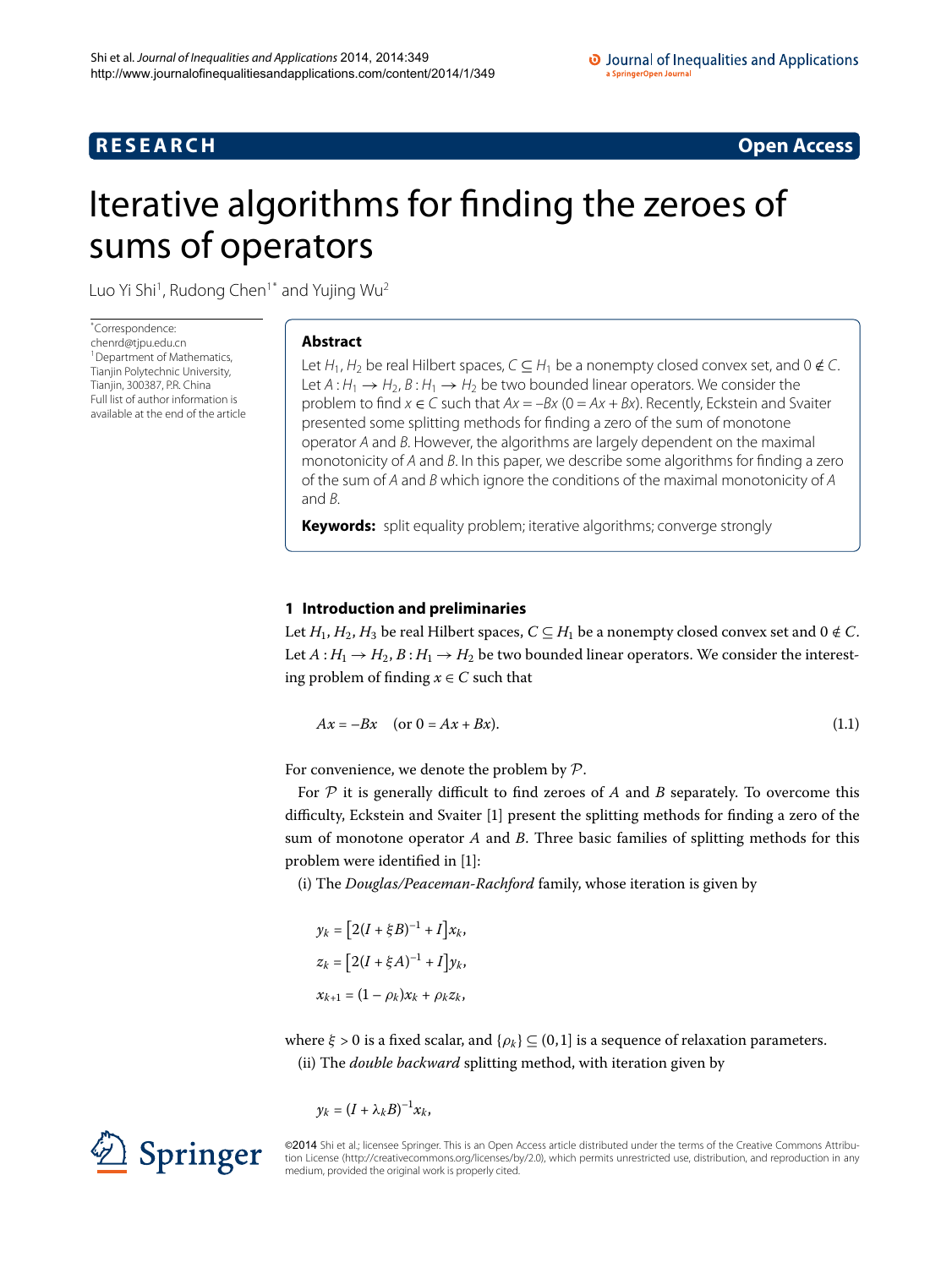$$
x_{k+1}=(I+\lambda_kA)^{-1}y_k,
$$

where  $\{\lambda_k\} \subseteq (0,\infty)$  a sequence of regularization parameters. (iii) The *forward-backward* splitting method, with iteration given by

$$
y_k \in (I - \lambda_k A)^{-1} x_k,
$$
  

$$
x_{k+1} = (I + \lambda_k B)^{-1} y_k,
$$

where  $\{\lambda_k\} \subseteq (0,\infty)$  a sequence of regularization parameters.

Convergence results for the scheme (i), in the case in which  $\{\rho_k\}$  is contained in a compact subset of  $(0, 1)$ , can be found in [2[\]](#page-15-1); the convergence analysis of the double backward scheme given by (ii), which can be found in  $[3]$  $[3]$  and  $[4]$ ; the standard convergence analysis for (iii) one can see [\[](#page-15-4)5]. However, the convergence results are largely dependent on the maximal monotonicity of *A* and *B*. It is therefore the aim of this paper to construct new algorithms for problem P which ignore the conditions of the maximal monotonicity of *A* and *B*.

The paper is organized as follows. In Section 2[,](#page-2-0) we define the concept of the minimal norm solution of the problem  $P(1.1)$ . Using Tychonov regularization, we obtain a net of solutions for some minimization problem approximating such minimal norm solution (see Theorem 2[.](#page-4-0)4). In Section 3[,](#page-7-0) we introduce an algorithm and prove the strong convergence of the algorithm, more importantly, its limit is the minimum-norm solution of the problem  $\mathcal{P}$  (1[.](#page-8-0)1) (see Theorem 3.2). In Section 4, we introduce KM-CQ-like iterative algorithm which converge strongly to a solution of the problem  $P(1.1)$  $P(1.1)$  $P(1.1)$  (see Theorem 4.3).

Throughout the rest of this paper, *I* denotes the identity operator on Hilbert space *H*, Fix(*T*) the set of the fixed points of an operator *T* and ∇*f* the gradient of the functional  $f: H \to R$ . An operator *T* on a Hilbert space *H* is *nonexpansive* if, for each *x* and *y* in *H*,  $||Tx - Ty|| \le ||x - y||$ . *T* is said to be *averaged*, if there exist  $0 < \alpha < 1$  and a nonexpansive operator *N* such that  $T = (1 - \alpha)I + \alpha N$ .

We know that the projection  $P_C$  from *H* onto a nonempty closed convex subset *C* of *H* is a typical example of a nonexpansive and averaged mapping, which is defined by

*P<sub>C</sub>*(*w*) = arg  $\min_{x \in C} ||x - w||$ .

<span id="page-1-0"></span>It is well known that  $P_C(w)$  is characterized by the inequality

 $\langle w - P_C(w), x - P_C(w) \leq 0, \quad \forall x \in C.$ 

<span id="page-1-1"></span>We now collect some elementary facts which will be used in the proofs of our main results.

**Lemma 1.1** [6, 7] Let X be a Banach space, C a closed convex subset of X, and  $T: C \rightarrow C$ a nonexpansive mapping with  $\mathrm{Fix}(T)\neq\emptyset.$  If  $\{x_n\}$  is a sequence in  $C$  weakly converging to x *and if*  $\{(I - T)x_n\}$  *converges strongly to y, then*  $(I - T)x = y$ .

**Lemma 1.2** [8[\]](#page-15-7) Let  $\{s_n\}$  be a sequence of nonnegative real numbers,  $\{\alpha_n\}$  a sequence of real *numbers in*  $[0,1]$  *with*  $\sum_{n=1}^{\infty} \alpha_n = \infty$ ,  $\{u_n\}$  a sequence of nonnegative real numbers with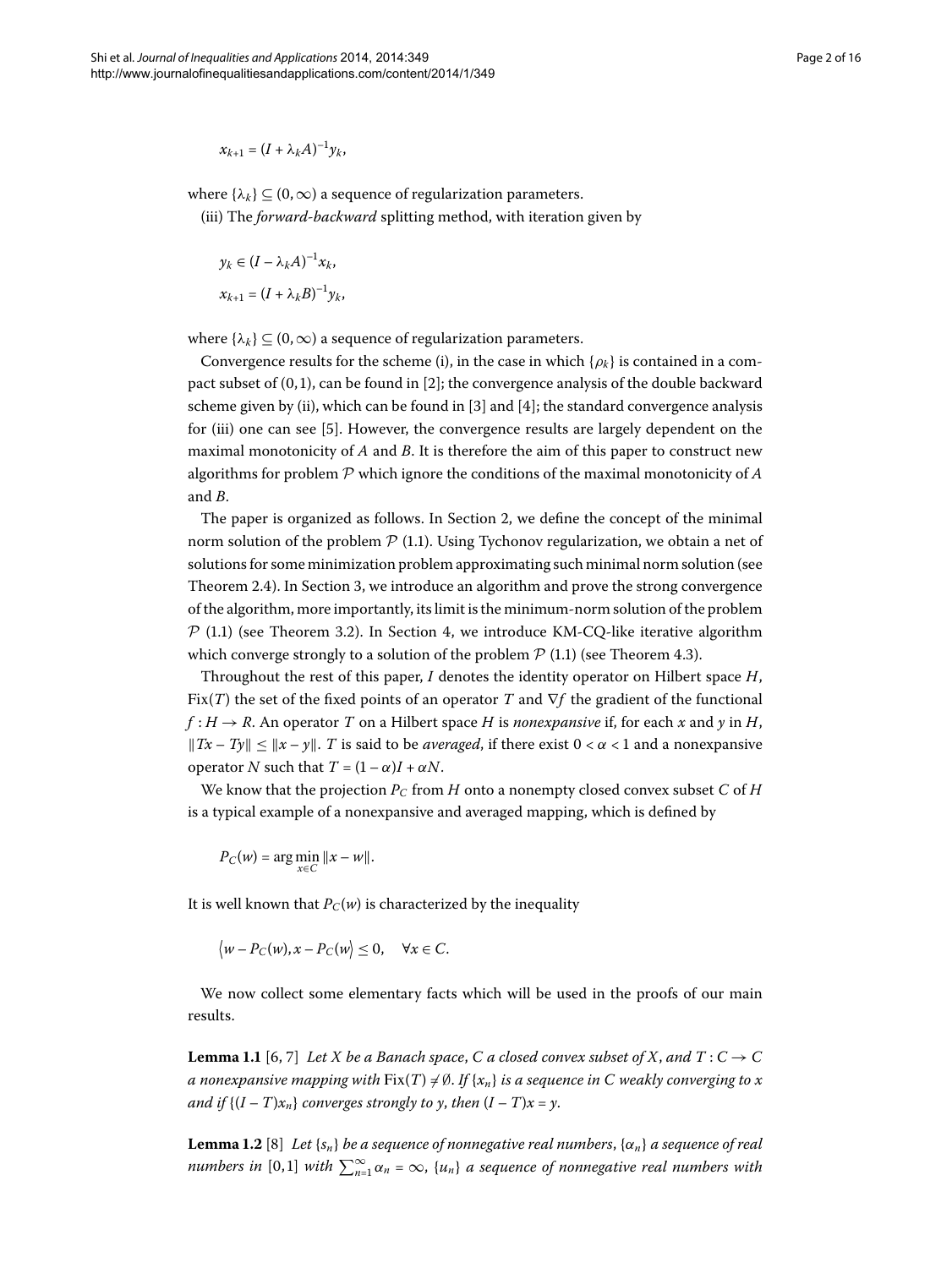<span id="page-2-4"></span> $\sum_{n=1}^{\infty} u_n < \infty$ , and  $\{t_n\}$  a sequence of real numbers with  $\limsup_n t_n \leq 0$ . Suppose that

$$
s_{n+1}=(1-\alpha_n)s_n+\alpha_nt_n+u_n, \quad \forall n\in N.
$$

<span id="page-2-2"></span>*Then*  $\lim_{n\to\infty} s_n = 0$ .

**Lemma 1.3** [\[](#page-15-8)9] Let  $\{w_n\}$ ,  $\{z_n\}$  be bounded sequences in a Banach space and let  $\{\beta_n\}$  be a se*quence in* [0,1] *which satisfies the following condition*:  $0 < \liminf_{n\to\infty} \beta_n \leq \limsup_{n\to\infty} \beta_n <$ 1. *Suppose that*  $w_{n+1} = (1 - \beta_n)w_n + \beta_n z_n$  *and*  $\limsup_{n \to \infty} ||z_{n+1} - z_n|| - ||w_{n+1} - w_n|| \leq 0$ , then  $\lim_{n\to\infty} ||z_n - w_n|| = 0.$ 

Lemma 1.4 [10[\]](#page-15-9) Let f be a convex and differentiable functional and let C be a closed convex *subset of H. Then*  $x \in C$  *is a solution of the problem* 

 $\min_{x \in C} f(x)$ 

<span id="page-2-3"></span>*if and only if*  $x \in C$  *satisfies the following optimality condition*:

 $\langle \nabla f(x), v - x \rangle \geq 0, \quad \forall v \in C.$ 

<span id="page-2-0"></span>*Moreover*, *if f is*, *in addition*, *strictly convex and coercive*, *then the minimization problem has a unique solution*.

**Lemma 1.5** [\[](#page-15-10)11] *Let A and B be averaged operators and suppose that*  $Fix(A) \cap Fix(B)$  *is nonempty. Then*  $Fix(A) \cap Fix(B) = Fix(AB) = Fix(BA)$ .

## **2 The minimum-norm solution of the problem** *P*

In this section, we propose the concept of the minimal norm solution of  $P$  (1.1). Then, using Tychonov regularization, we obtain the minimal norm solution by a net of solution for some minimization problem.

We use  $\Gamma$  to denote the solution set of  $\mathcal{P}$ , *i.e.*,

$$
\Gamma = \{x \in H_1, Ax = -Bx, x \in C\}
$$

and assume consistency of  $P$ . Hence  $\Gamma$  is closed, convex, and nonempty.

Let  $H = H_1 \times H_1$ ,  $M = \{(x, x), x \in H_1\} \subseteq H$ , *P* be the linear operator from  $H_1$  onto *M*, and *P* has the matrix form

<span id="page-2-1"></span>
$$
P = \begin{bmatrix} I \\ I \end{bmatrix},
$$

that is to say,  $P(x) = (x, x)$ ,  $\forall x \in H_1$ .

Define *G* : *H* → *H*<sub>2</sub> by *G*((*x*, *y*)) = *Ax* + *By*,  $\forall$ (*x*, *y*) ∈ *H*<sub>2</sub>. Then *G* has the matrix form  $G = [A, B]$ , and  $GP = A + B$ ,  $PG^*GP = A^*A + A^*B + B^*A + B^*B$ .

The problem can now be reformulated as finding  $x \in C$  with  $GPx = 0$ , or solving the following minimization problem:

$$
\min_{x \in C} f(x) = \frac{1}{2} \|GPx\|^2,\tag{2.1}
$$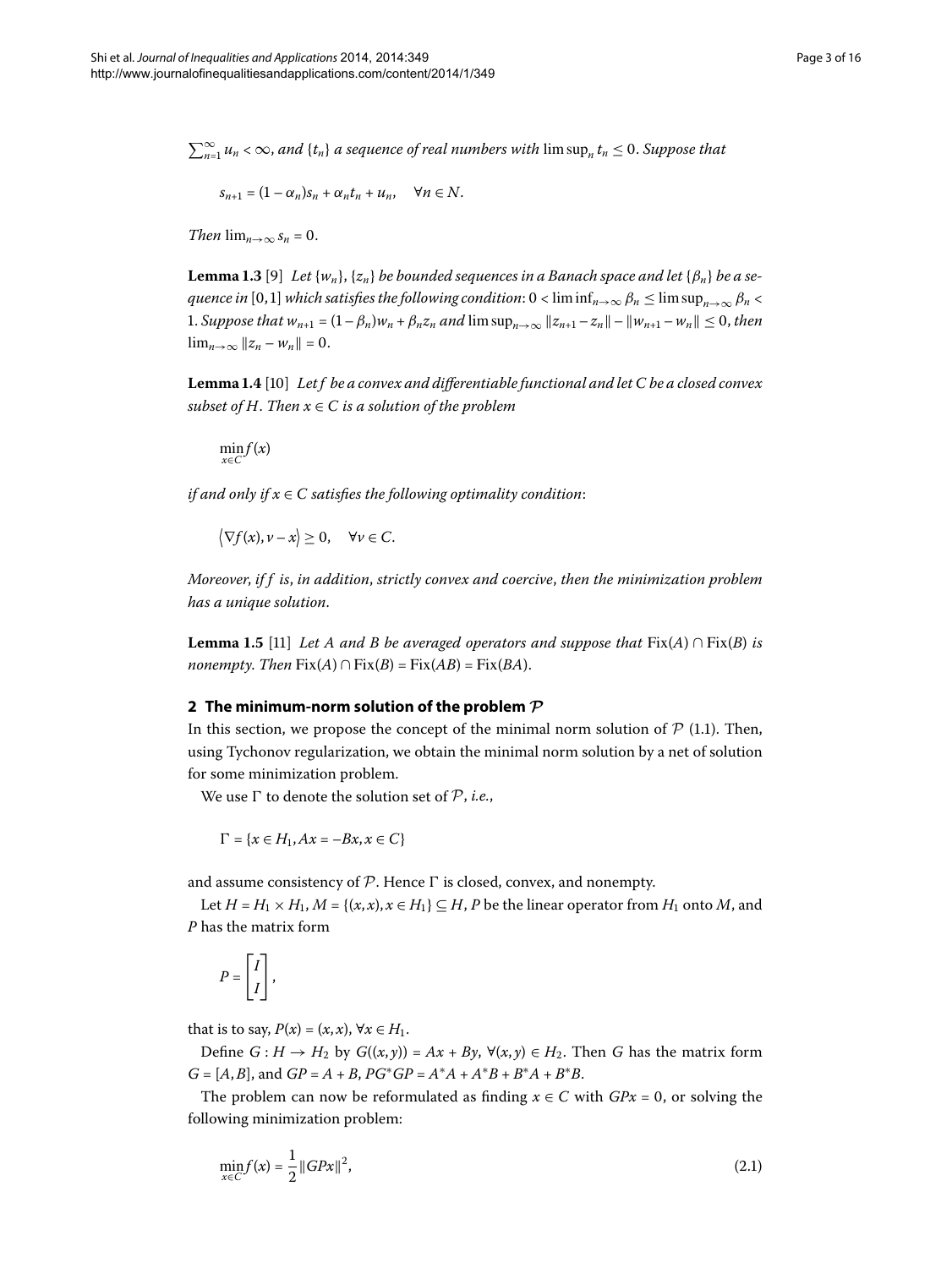$\Box$ 

<span id="page-3-1"></span>which is ill-posed. A classical way is the well-known Tychonov regularization, which approximates a solution of problem  $(2.1)$  by the unique minimizer of the regularized problem:

<span id="page-3-0"></span>
$$
\min_{x \in C} f_{\alpha}(x) = \frac{1}{2} ||GPx||^2 + \frac{1}{2}\alpha ||x||^2,
$$
\n(2.2)

where  $\alpha > 0$  is the regularization parameter. Denote by  $x_\alpha$  the unique solution of (2.2).

**Proposition 2[.](#page-3-0)1** *For*  $\alpha > 0$ *, the solution*  $x_{\alpha}$  *of* (2.2) *is uniquely defined.*  $x_{\alpha}$  *is characterized by the inequality*

$$
\langle P^*G^*G P x_\alpha + \alpha x_\alpha, x - x_\alpha \rangle \geq 0, \quad \forall x \in C.
$$

*Proof* Obviously,  $f(x) = \frac{1}{2} ||GPx||^2$  is convex and differentiable with gradient  $\nabla f(x) =$ *P*\**G*\**GPx*. Recall that  $f_\alpha(x) = f(x) + \frac{1}{2}\alpha ||x||^2$ , we see that  $f_\alpha$  is strictly convex and differentiable with gradient

$$
\nabla f_{\alpha}(x) = P^*G^*G P x + \alpha x.
$$

According Lemma 1[.](#page-2-2)4,  $x_\alpha$  is characterized by the inequality

$$
\left\langle P^*G^*GPx_\alpha + \alpha x_\alpha, x - x_\alpha \right\rangle \ge 0, \quad \forall x \in C. \tag{2.3}
$$

**Definition 2.2** An element  $\tilde{x} \in \Gamma$  is said to be the *minimal norm solution* of SEP (1.1) if  $\|\tilde{x}\| = \inf_{x \in \Gamma} \|x\|.$ 

The following proposition collects some useful properties of  $\{x_\alpha\}$  the unique solution of  $(2.2).$ 

**Proposition 2.3** Let  $x_\alpha$  be given as the unique solution of (2.2). Then we have:

- (i)  $\|x_{\alpha}\|$  *is decreasing for*  $\alpha \in (0, \infty)$ .
- (ii)  $\alpha \mapsto x_{\alpha}$  *defines a continuous curve from*  $(0, \infty)$  *to*  $H_1$ .

*Proof* Let  $\alpha > \beta > 0$ , since  $x_{\alpha}$  and  $x_{\beta}$  are the unique minimizers of  $f_{\alpha}$  and  $f_{\beta}$ , respectively, we get

$$
\frac{1}{2} ||GPx_{\alpha}||^{2} + \frac{1}{2} \alpha ||x_{\alpha}||^{2} \leq \frac{1}{2} ||GPx_{\beta}||^{2} + \frac{1}{2} \alpha ||x_{\beta}||^{2},
$$
  

$$
\frac{1}{2} ||GPx_{\beta}||^{2} + \frac{1}{2} \beta ||x_{\beta}||^{2} \leq \frac{1}{2} ||GPx_{\alpha}||^{2} + \frac{1}{2} \beta ||x_{\alpha}||^{2}.
$$

It follows that  $\|x_{\alpha}\| \leq \|x_{\beta}\|$ . Thus  $\|x_{\alpha}\|$  is decreasing for  $\alpha \in (0, \infty)$ .

According to Proposition 2[.](#page-3-1)1, we get

$$
\left\langle P^*G^*G P x_\alpha + \alpha x_\alpha, x_\beta - x_\alpha \right\rangle \geq 0,
$$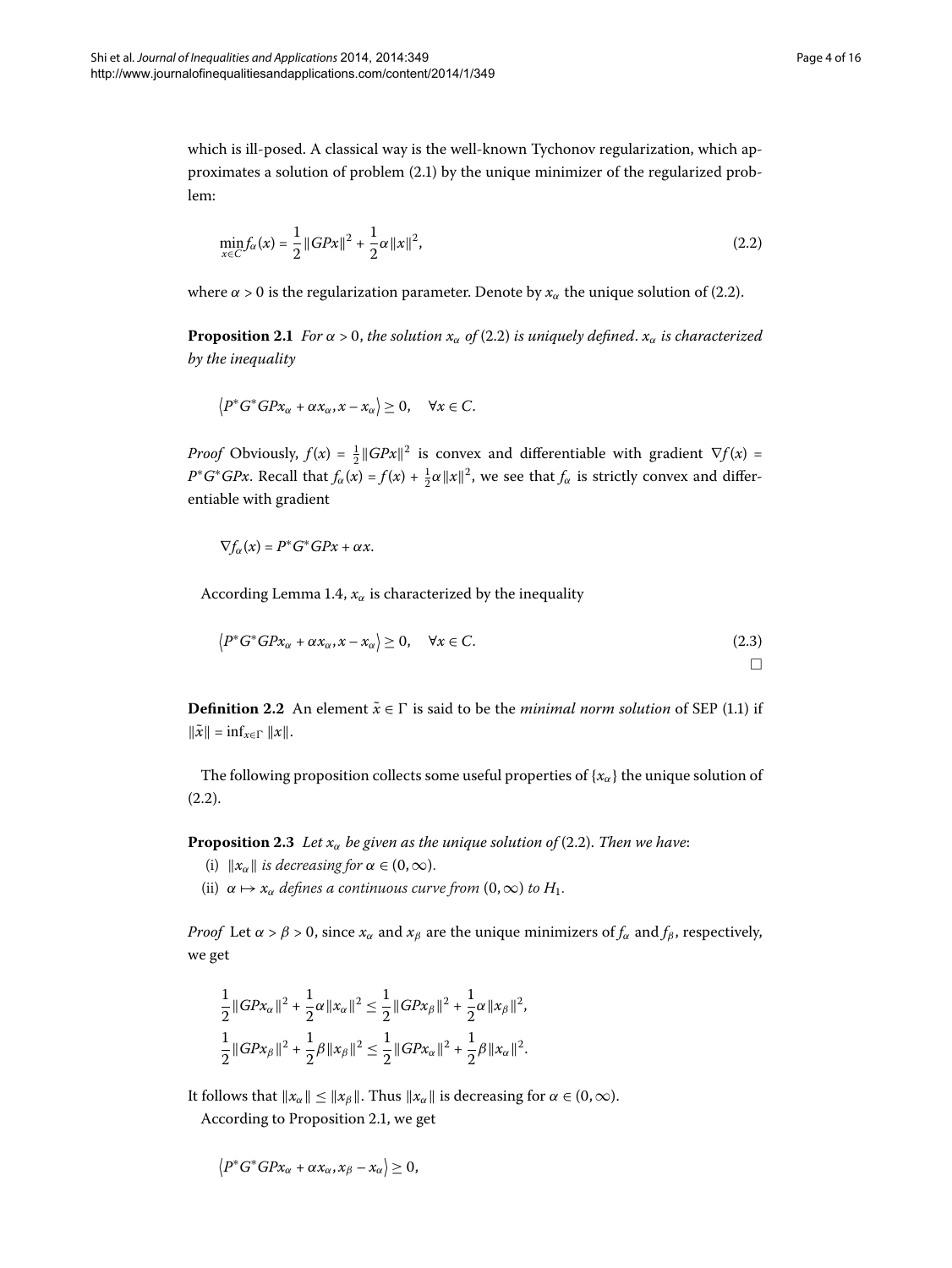and

$$
\langle P^*G^*G P x_\beta + \beta x_\beta, x_\alpha - x_\beta \rangle \geq 0.
$$

It follows that

$$
\langle x_{\alpha}-x_{\beta}, \alpha x_{\alpha}-\beta x_{\beta}\rangle \leq \langle x_{\alpha}-x_{\beta}, P^*G^*GP(x_{\beta}-x_{\alpha})\rangle \leq 0.
$$

Thus

$$
\alpha\|x_{\alpha}-x_{\beta}\|\leq (\alpha-\beta)\langle x_{\alpha}-x_{\beta},x_{\beta}\rangle.
$$

<span id="page-4-0"></span>It turns out that

$$
||x_{\alpha}-x_{\beta}||^2 \leq \frac{|\alpha-\beta|}{\alpha}||x_{\beta}||.
$$

Hence,  $\alpha \mapsto x_\alpha$  is a continuous curve from  $(0, \infty)$  to  $H_1$ .

**Theorem 2.4** Let  $x_\alpha$  be the unique solution of (2.2). Then  $x_\alpha$  converges strongly to the *minimum-norm solution*  $\tilde{x}$  *of*  $\mathcal{P}$  (1.1) *with*  $\alpha \to 0$ .

*Proof* For any  $0 < \alpha < \infty$ ,  $x_\alpha$  is given as (2[.](#page-3-0)2), we get

$$
\frac{1}{2}||GPx_{\alpha}||^{2} + \frac{1}{2}\alpha||x_{\alpha}||^{2} \leq \frac{1}{2}||GP\tilde{x}||^{2} + \frac{1}{2}\alpha||\tilde{x}||^{2}.
$$

Since  $\tilde{x} \in \Gamma$  is a solution for  $P$ ,

$$
\frac{1}{2} ||GPx_{\alpha}||^{2} + \frac{1}{2} \alpha ||x_{\alpha}||^{2} \leq \frac{1}{2} \alpha ||\tilde{x}||^{2}.
$$

It follows that  $||x_\alpha|| \le ||\tilde{x}||$  for all  $\alpha > 0$ . Thus  $\{x_\alpha\}$  is a bounded net in  $H_1$ .

All we need to prove is that for any sequence  $\{\alpha_n\}$  such that  $\alpha_n \to 0$ ,  $\{x_{\alpha_n}\}$  contains a subsequence converging strongly to  $\tilde{x}$ . For convenience, we set  $x_n = x_{\alpha_n}$ .

In fact  $\{x_n\}$  is bounded, by passing to a subsequence if necessary, we may assume that  ${x_n}$  converges weakly to a point  $\hat{x} \in S$ [.](#page-3-1) Due to Proposition 2.1, we get

 $\langle P^*G^*G^*X_n + \alpha_n x_n, \tilde{x} - x_n \rangle \geq 0.$ 

It turns out that

$$
\langle GPx_n, GP\tilde{x} - GPx_n \rangle \geq \alpha_n \langle x_n, x_n - \tilde{x} \rangle.
$$

Since  $\tilde{x} \in \Gamma$ , it follows that

$$
\langle GPx_n, -GPx_n \rangle \geq \alpha_n \langle x_n, x_n - \tilde{x} \rangle.
$$

Noting that  $||x_n|| \le ||\tilde{x}||$ , we have

$$
||GPx_n|| \leq 2\alpha_n ||\tilde{x}|| \to 0.
$$

 $\Box$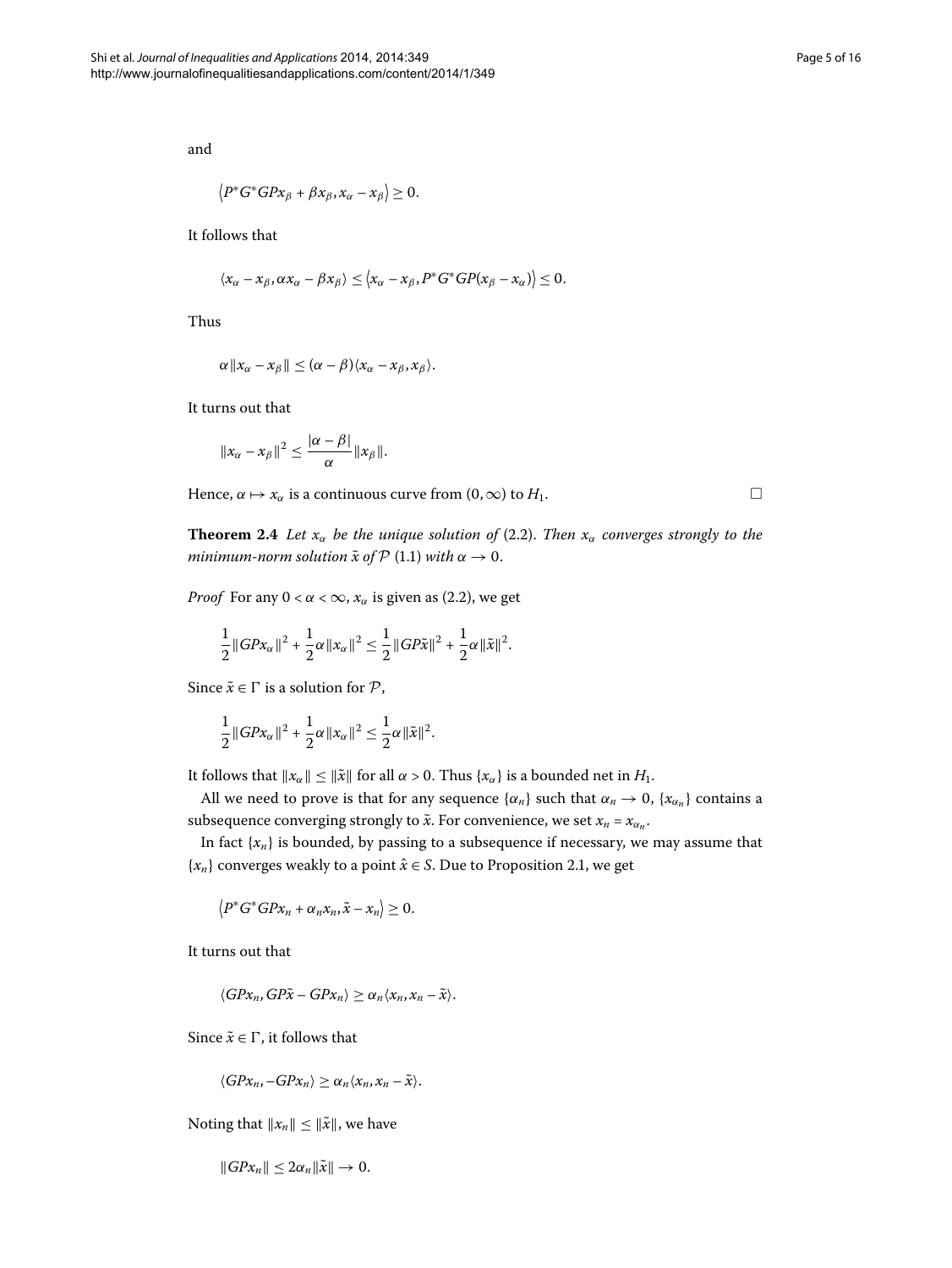Moreover, note that  $\{x_n\}$  converges weakly to a point  $\hat{x} \in C$ , thus  $\{GPx_n\}$  converges weakly to *GP* $\hat{x}$ . It follows that *GP* $\hat{x} = 0$ , *i.e.*  $\hat{x} \in \Gamma$ .

Finally, we prove that  $\hat{x} = \tilde{x}$  and this finishes the proof.

Recall that  $\{x_n\}$  converges weakly to  $\hat{x}$  and  $\|x_n\| \leq \|\tilde{x}\|$ , one can deduce that

$$
\|\hat{x}\| \le \liminf_{n} \|x_n\| \le \|\tilde{x}\| = \min\{\|x\| : x \in \Gamma\}.
$$

<span id="page-5-1"></span>This shows that  $\hat{x}$  is also a point in  $\Gamma$  with minimum-norm. By the uniqueness of minimum-norm element, we get  $\hat{x} = \tilde{x}$ .

Finally, we will introduce another method to get the minimum-norm solution of the problem P.

**Lemma 2.5** Let  $T = I - \gamma P^* G^* G P$ , where  $0 < \gamma < 2/\rho (P^* G^* G P)$  with  $\rho (P^* G^* G P)$  being the *spectral radius of the self-adjoint operator P*∗*G*∗*GP on H*. *Then we have the following*:

- (1)  $||T|| \le 1$  (*i.e. T is nonexpansive*) *and averaged*;
- (2)  $Fix(T) = \{x \in H_1, Ax = -Bx\}, Fix(P_C T) = Fix(P_C) \cap Fix(T) = \Gamma;$
- (3)  $x \in Fix(P<sub>C</sub>T)$  *if and only if* x *is a solution of the variational inequality*  $\langle P^*G^*G^*X, \nu - x \rangle \geq 0, \forall \nu \in C.$

*Proof* (1) It is easily proved that  $||T|| \leq 1$ , we only need to prove that  $T = I - \gamma P^* G^* G P$ is averaged. Indeed, choose  $0 < \beta < 1$ , such that  $\gamma/(1-\beta) < 2/\rho(P^*G^*GP)$ , then  $T = I$ *γ P*<sup>∗</sup>*G*<sup>∗</sup>*GP* = *βI* + (1 – *β*)*V*, where  $V = I - \gamma/(1 - \beta)P$ <sup>∗</sup>*G*<sup>∗</sup>*GP* is a nonexpansive mapping. That is to say *T* is averaged.

(2) If  $x \in \{x \in H_1, Ax = -Bx\}$ , it is obviously that  $x \in Fix(T)$ . Conversely, assume that  $x \in$ Fix(*T*), we have  $x = x - \gamma P^* G^* G P x$ , hence  $\gamma P^* G^* G P x = 0$  then  $||G P x||^2 = \langle P^* G^* G P x, x \rangle = 0$ , we get *x* ∈ {*x* ∈ *H*<sub>1</sub>, *Ax* = −*Bx*}. We have Fix(*T*) = {*x* ∈ *H*<sub>1</sub>, *Ax* = −*Bx*}.

Now we prove Fix( $P_C T$ ) = Fix( $P_C$ ) ∩ Fix( $T$ ) =  $\Gamma$ . By Fix( $T$ ) = { $x \in H_1, Ax = -Bx$ }, Fix( $P_C$ ) ∩ Fix( $T$ ) =  $\Gamma$  is obviously. On the other hand, since Fix( $P_C$ ) ∩ Fix( $T$ ) =  $\Gamma \neq \emptyset$ , and both *P<sub>C</sub>* and *T* are averaged, from Lemma 1[.](#page-2-3)5, we have  $Fix(P_CT) = Fix(P_C) \cap Fix(T)$ .  $(3)$ 

$$
\langle P^*G^*GPx, \nu - x \rangle \ge 0, \quad \forall \nu \in C \quad \Leftrightarrow \quad \langle x - (x - \gamma P^*G^*GPx), \nu - x \rangle \ge 0, \quad \forall \nu \in S
$$

$$
\Leftrightarrow \quad w = P_C(w - \gamma P^*G^*GPx)
$$

$$
\Leftrightarrow \quad w \in \text{Fix}(P_CT). \qquad \Box
$$

**Remark 2.6** Choose a constant  $\gamma$  satisfying that  $0 < \gamma < \frac{2}{\rho} (P^*G^*G^*)$ . For  $\alpha \in (0, 1)$  $\frac{2-\gamma\|P^*G^*GP\|}{2\gamma}$ ), we define a mapping

<span id="page-5-0"></span>
$$
W_{\alpha}(x) := P_C \big[ (1 - \alpha \gamma)I - \gamma P^* G^* G P \big] x.
$$

It is clear that  $W_\alpha$  is a contractive. Hence,  $W_\alpha$  has a unique fixed point  $x_\alpha$ , we have

$$
x_{\alpha} = P_C \left[ (1 - \alpha \gamma)I - \gamma P^* G^* G P \right] x_{\alpha}.
$$
\n(2.4)

**Theorem 2.7** Let  $x_\alpha$  be given as (2.4). Then  $x_\alpha$  converges strongly to the minimum-norm *solution*  $\tilde{x}$  *of the problem*  $P$  (1[.](#page-0-1)1) *when*  $\alpha \rightarrow 0$ *.*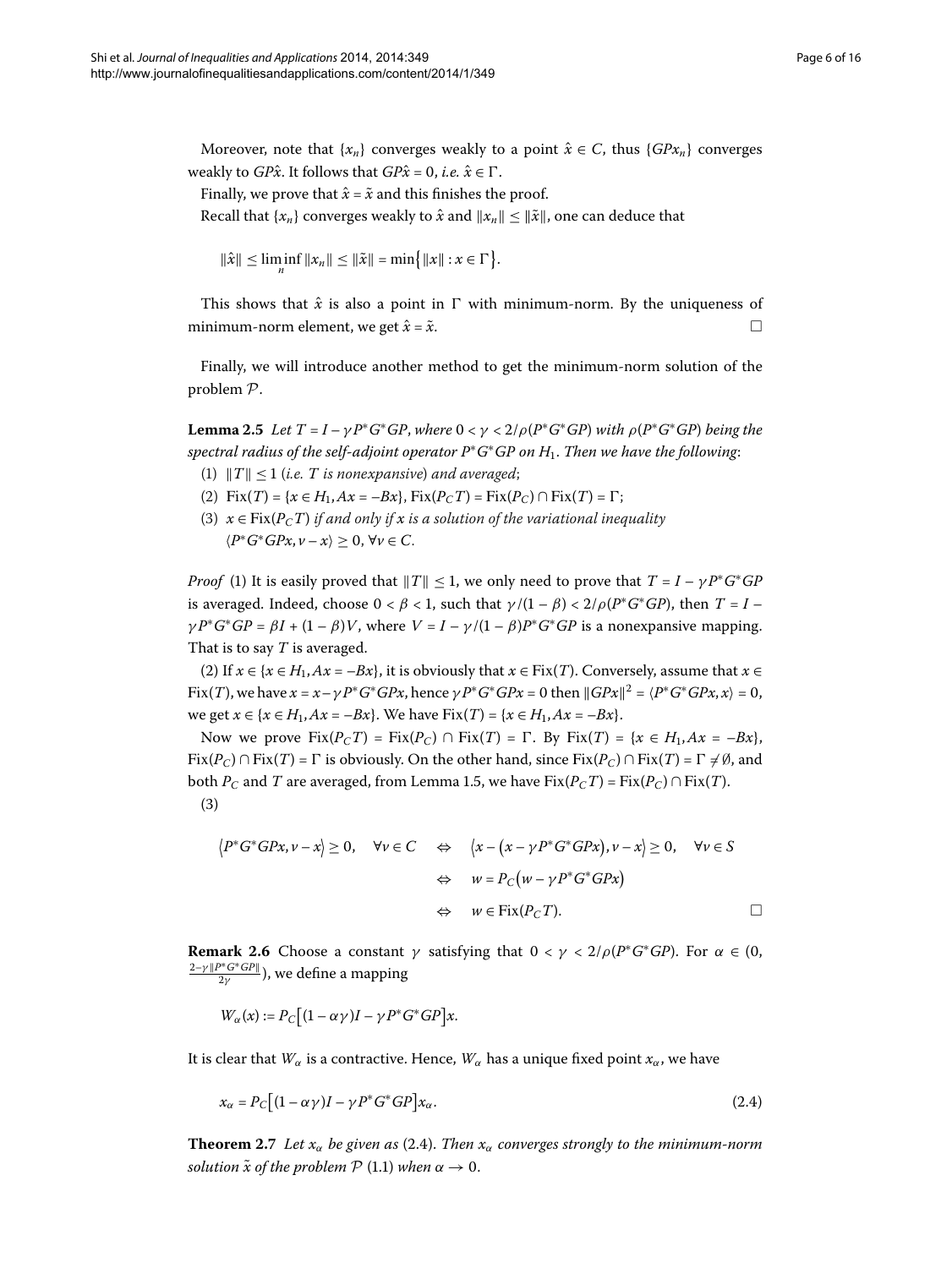*Proof* Choose  $\check{x} \in \Gamma$ , noting that  $\alpha \in (0, \frac{2-\gamma\|P^*\mathsf{G}^*\mathsf{G}P\|}{2\gamma}), I - \frac{\gamma}{(1-\alpha\gamma)}P^*G^*\mathsf{G}P$  is nonexpansive, it turns out that

$$
\|x_{\alpha} - \check{x}\| = \|P_C[(1 - \alpha \gamma)I - \gamma P^* G^* G P]x_{\alpha} - P_C[\check{x} - \gamma P^* G^* G P \check{x}] \|
$$
  
\n
$$
\leq \|[(1 - \alpha \gamma)I - \gamma P^* G^* G P]x_{\alpha} - [\check{x} - \gamma P^* G^* G P \check{x}] \|
$$
  
\n
$$
= \|(1 - \alpha \gamma) \Big[x_{\alpha} - \frac{\gamma}{1 - \alpha \gamma} P^* G^* G P x_{\alpha}\Big]
$$
  
\n
$$
- (1 - \alpha \gamma) \Big[\check{x} - \frac{\gamma}{1 - \alpha \gamma} P^* G^* G P \check{x}\Big] - \alpha \gamma \check{x} \|
$$
  
\n
$$
\leq (1 - \alpha \gamma) \Big\| \Big(x_{\alpha} - \frac{\gamma}{1 - \alpha \gamma} P^* G^* G P x_{\alpha}\Big) - \Big(\check{x} - \frac{\gamma}{1 - \alpha \gamma} P^* G^* G P \check{x}\Big) \| + \alpha \gamma \|\check{x}\|
$$
  
\n
$$
\leq (1 - \alpha \gamma) \|x_{\alpha} - \check{x}\| + \alpha \gamma \|\check{x}\|.
$$

That is,

$$
||x_{\alpha}-\check{x}||\leq ||\check{x}||.
$$

Hence  $\{x_\alpha\}$  is bounded.

Taking into account of  $(2.4)$ , we have

$$
\|x_{\alpha}-P_{C}\big[I-\gamma P^*G^*GP\big]x_{\alpha}\|\leq \alpha \|\gamma x_{\alpha}\|\to 0.
$$

We assert that  $\{x_\alpha\}$  is relatively norm compact as  $\alpha \to 0^+$ . In fact, assume that  $\{\alpha_n\} \subseteq$  $(0, \frac{2-\gamma\|P^*\,G^*\,GP\|}{2\gamma})$  and  $\alpha_n\to 0^+$  as  $n\to\infty.$  For convenience, we put  $x_n:=x_{\alpha_n},$  we get

$$
||x_n - P_C[I - \gamma P^* G^* G P] x_n|| \leq \alpha_n ||\gamma x_n|| \to 0.
$$

Since  $\mathcal{P}_C$  is nonexpansive, one concludes that

$$
||x_{\alpha} - \check{x}||^{2} = ||P_{C}[(1 - \alpha \gamma)I - \gamma P^{*}G^{*}GP]x_{\alpha} - P_{C}[\check{x} - \gamma P^{*}G^{*}GP\check{x}]||^{2}
$$
  
\n
$$
\leq \langle [(1 - \alpha \gamma)I - \gamma P^{*}G^{*}GP]x_{\alpha} - [\check{x} - \gamma P^{*}G^{*}GP\check{x}], x_{\alpha} - \check{x} \rangle
$$
  
\n
$$
= \langle (1 - \alpha \gamma) [x_{\alpha} - \frac{\gamma}{1 - \alpha \gamma} P^{*}G^{*}GPx_{\alpha}]
$$
  
\n
$$
- (1 - \alpha \gamma) [\check{x} - \frac{\gamma}{1 - \alpha \gamma} P^{*}G^{*}GP\check{x}], x_{\alpha} - \check{x} \rangle - \alpha \gamma \langle \check{x}, x_{\alpha} - \check{x} \rangle
$$
  
\n
$$
\leq (1 - \alpha \gamma) ||x_{\alpha} - \check{x}||^{2} - \alpha \gamma \langle \check{x}, x_{\alpha} - \check{x} \rangle.
$$

That is ,

$$
||x_{\alpha}-\check{x}||^2 \leq \langle -\check{x}, x_{\alpha}-\check{x}\rangle.
$$

Thus,

$$
||x_n - \check{x}||^2 \le \langle -\check{x}, x_n - \check{x} \rangle, \quad \forall \check{x} \in \Gamma.
$$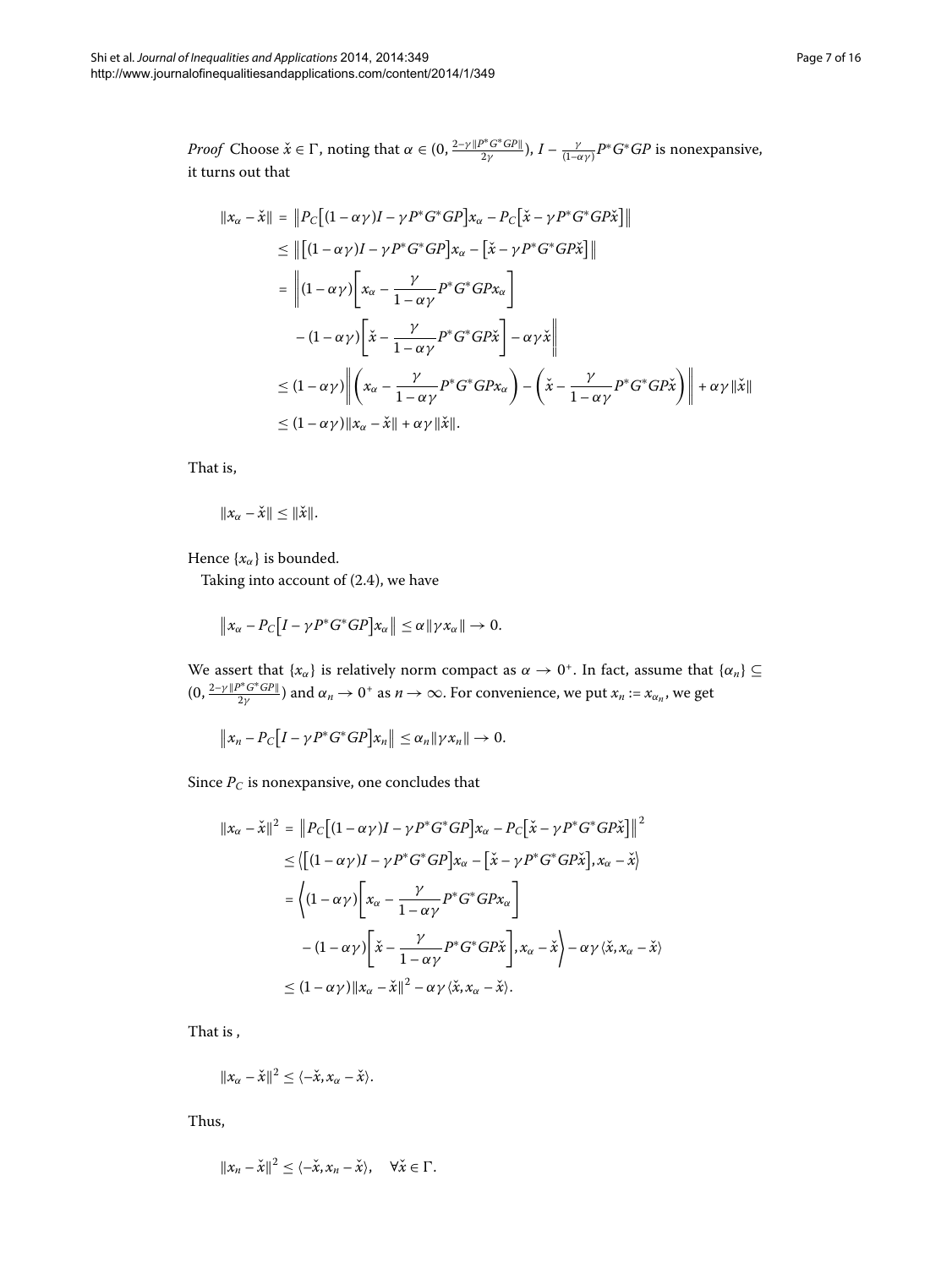Due to  $\{x_n\}$  is bounded, there exists a subsequence of  $\{x_n\}$  which converges weakly to a point  $\tilde{x}$ . Without loss of generality, we may assume that  $\{x_n\}$  converges weakly to  $\tilde{x}$ . Noting that

$$
||x_n - P_C[I - \gamma P^* G^* G P] x_n|| \leq \alpha_n ||\gamma x_n|| \to 0,
$$

and applying Lemma 1.1, we obtain  $\tilde{x} \in \text{Fix}(P_C[I - \gamma P^* G^* G P]) = \Gamma$ . Since

 $||x_n - \check{x}||^2 \le \langle -\check{x}, x_n - \check{x} \rangle, \quad \forall \check{x} \in \Gamma,$ 

it concludes that

$$
||x_n-\tilde{x}||^2\leq\langle-\tilde{x},x_n-\tilde{x}\rangle.
$$

Hence, if {*x<sub>n</sub>*} converges weakly to  $\tilde{x}$ , then {*x<sub>n</sub>*} converges strongly to  $\tilde{x}$ . That is to say {*x<sub>a</sub>*} is relatively norm compact as  $\alpha \rightarrow 0^+$ .

Moreover, again using

$$
||x_n - \check{x}||^2 \le \langle -\check{x}, x_n - \check{x} \rangle, \quad \forall \check{x} \in \Gamma,
$$

let  $n \to \infty$ , we have

 $\|\tilde{x} - \check{x}\|^2 < \langle -\check{x}, \tilde{x} - \check{x} \rangle, \quad \forall \check{x} \in \Gamma.$ 

This implies that

$$
\langle -\check{x}, \check{x} - \tilde{x} \rangle \leq 0, \quad \forall \check{x} \in \Gamma.
$$

<span id="page-7-0"></span>This is equivalent to

$$
\langle -\tilde{x}, \check{x} - \tilde{x} \rangle \leq 0, \quad \forall \check{x} \in \Gamma.
$$

It turns out that  $\tilde{x} \in P_C(0)$ . Consequently, each cluster point of  $x_\alpha$  is equals  $\tilde{x}$ . Thus  $x_\alpha \to$  $\tilde{x}(\alpha \rightarrow 0)$  the minimum-norm solution of the problem  $P$ .  $\Box$ 

## **3 Iterative algorithm for the minimum-norm solution of the problem** *P*

In this section, we introduce the following algorithm and prove the strong convergence of the algorithm, more importantly, its limit is the minimum-norm solution of the problem P.

**Algorithm 3.1** For an arbitrary point  $x_0 \in H_1$  the sequence { $x_n$ } is generated by the iterative algorithm

<span id="page-7-1"></span>
$$
x_{n+1} = P_C \{(1 - \alpha_n)[I - \gamma P^* G^* G P] x_n\},\tag{3.1}
$$

where  $\alpha_n > 0$  is a sequence in  $(0, 1)$  such that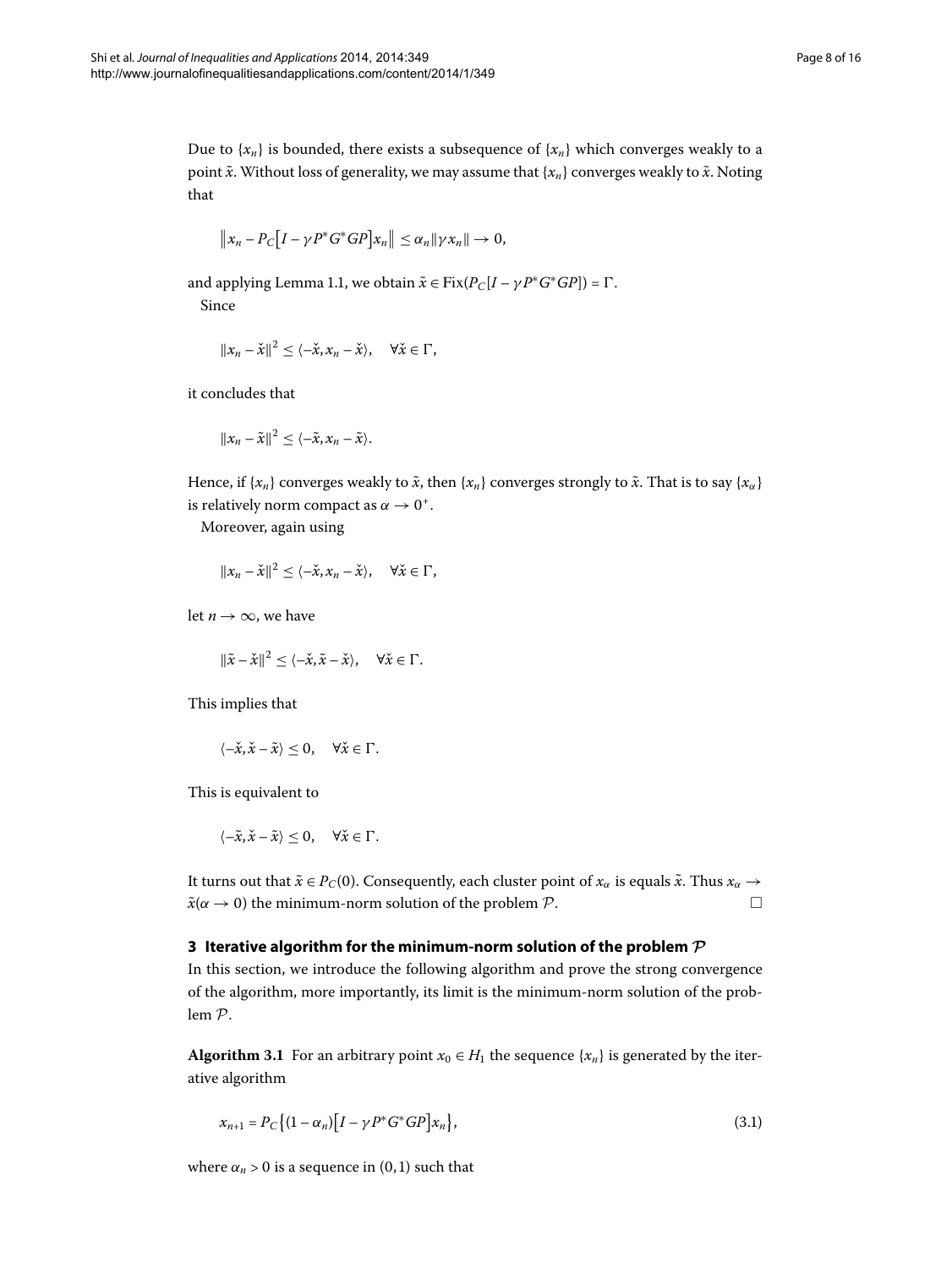<span id="page-8-0"></span>(i)  $\lim_{n \alpha_n} = 0$ ; (ii)  $\sum_{n=0}^{\infty} \alpha_n = \infty;$ (iii)  $\sum_{n=0}^{\infty} |\alpha_{n+1} - \alpha_n| < \infty$  or  $\lim_{n} |\alpha_{n+1} - \alpha_n|/\alpha_n = 0$ .

Now, we prove the strong convergence of the iterative algorithm.

**Theorem 3[.](#page-7-1)2** *The sequence*  $\{x_n\}$  *generated by algorithm* (3.1) *converges strongly to the minimum-norm solution*  $\tilde{x}$  *of the problem*  $P$  (1[.](#page-0-1)1).

*Proof* Let *Rn* and *R* be defined by

$$
R_n x := P_C \left\{ (1 - \alpha_n) [I - \gamma P^* G^* G P] \right\} x = P_C \left[ (1 - \alpha_n) Tx \right],
$$
  

$$
Rx := P_C \left( I - \gamma P^* G^* G P \right) x = P_C(Tx),
$$

where  $T = I - \gamma P^* G^* G P$ , by Lemma 2[.](#page-5-1)5, it is easy to see that  $R_n$  is a contraction with contractive constant  $1 - \alpha_n$ . Algorithm (3.1) can be written as  $x_{n+1} = R_n x_n$ .

For any  $\hat{x} \in \Gamma$ , we have

$$
||R_n\hat{x} - \hat{x}|| = ||P_C[(1 - \alpha_n)T\hat{x}] - \hat{x}||
$$
  
= 
$$
||P_C[(1 - \alpha_n)T\hat{x}] - P_S(T\hat{x})||
$$
  

$$
\leq ||(1 - \alpha_n)T\hat{x} - T\hat{x}||
$$
  
= 
$$
\alpha_n ||T\hat{x}|| \leq \alpha_n ||\hat{x}||.
$$

Hence,

$$
||x_{n+1} - \hat{x}|| = ||R_n x_n - \hat{x}|| \le ||R_n x_n - R_n \hat{x}|| + ||R_n \hat{x} - \hat{x}||
$$
  
\n
$$
\le ||P_C[(1 - \alpha_n)T\hat{x}] - P_S(T\hat{x})||
$$
  
\n
$$
\le (1 - \alpha_n) ||x_n - \hat{x}|| + \alpha_n ||\hat{x}||
$$
  
\n
$$
\le \max \{ ||x_n - \hat{x}||, ||\hat{x}|| \}.
$$

It follows that  $||x_n - \hat{x}|| \le \max\{||x_0 - \hat{x}||, ||\hat{x}||\}$ . So  $\{x_n\}$  is bounded. Next we prove that  $\lim_{n} ||x_{n+1} - x_n|| = 0$ . Indeed,

$$
||x_{n+1} - x_n|| = ||R_n x_n - R_{n-1} x_{n-1}||
$$
  
\n
$$
\le ||R_n x_n - R_n x_{n-1}|| + ||R_n x_{n-1} - R_{n-1} x_{n-1}||
$$
  
\n
$$
\le (1 - \alpha_n) ||x_n - x_{n-1}|| + ||R_n x_{n-1} - R_{n-1} x_{n-1}||.
$$

Notice that

$$
||R_n x_{n-1} - R_{n-1} x_{n-1}|| = ||P_C[(1 - \alpha_n)Tx_{n-1}] - P_C[(1 - \alpha_{n-1})Tx_{n-1}]||
$$
  
\n
$$
\le ||(1 - \alpha_n)Tx_{n-1} - (1 - \alpha_{n-1})Tx_{n-1}||
$$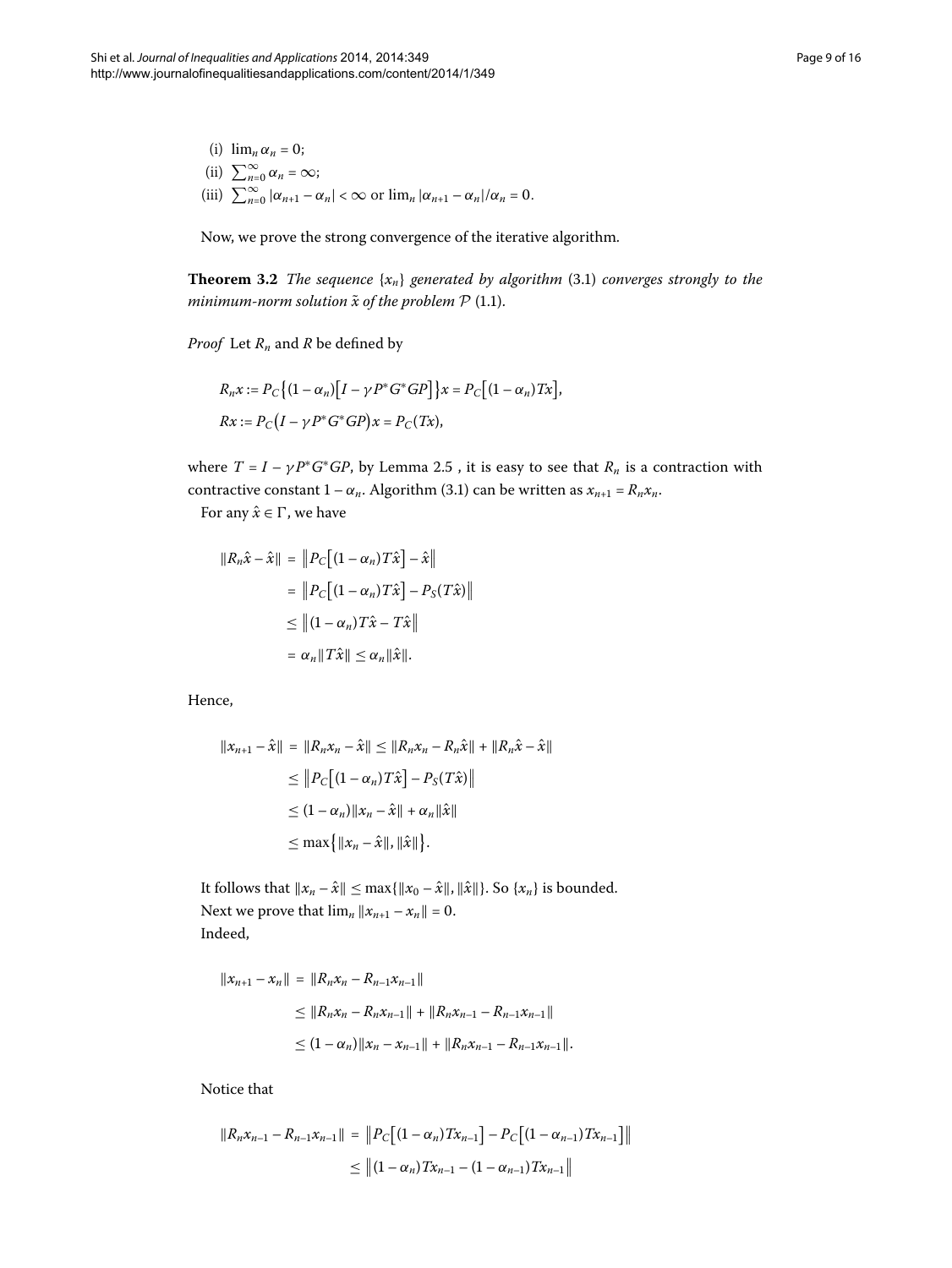Hence

$$
||x_{n+1}-x_n|| \leq (1-\alpha_n)||x_n-x_{n-1}||+|\alpha_n-\alpha_{n-1}||x_{n-1}||.
$$

By virtue of the assumptions  $(1)-(3)$  and Lemma 1[.](#page-1-1)2, we have

$$
\lim_{n} \|x_{n+1} - x_n\| = 0.
$$

Therefore,

$$
||x_n - Rx_n|| \le ||x_{n+1} - x_n|| + ||R_nx_n - Rx_n||
$$
  
\n
$$
\le ||x_{n+1} - x_n|| + ||(1 - \alpha_n)Tx_n - Tx_n||
$$
  
\n
$$
\le ||x_{n+1} - x_n|| + \alpha_n ||x_n|| \to 0.
$$

By the demiclosedness principle ensures that each weak limit point of  $\{x_n\}$  is a fixed point of the nonexpansive mapping  $R = P_C T$ , that is, a point of the solution set  $\Gamma$  of SEP  $(1.1).$  $(1.1).$  $(1.1).$ 

Finally, we will prove that  $\lim_{n} ||x_{n+1} - \tilde{x}|| = 0$ .

Choose  $0 < \beta < 1$ , such that  $\gamma/(1-\beta) < 2/\rho(P^*G^*GP)$ , then  $T = I - \gamma P^*G^*GP = \beta I + (1-\beta)$  $\beta$ *)V*, where  $V = I - \gamma/(1 - \beta)P^*G^*GP$  is a nonexpansive mapping. Taking  $z \in \Gamma$ , we deduce that

$$
||x_{n+1} - z||^2 = ||P_C[(1 - \alpha_n)Tx_n] - z||^2
$$
  
\n
$$
\leq ||(1 - \alpha_n)Tx_n - z||^2
$$
  
\n
$$
\leq (1 - \alpha_n) ||Tx_n - z||^2 + \alpha_n ||z||^2
$$
  
\n
$$
\leq ||\beta(x_n - z) + (1 - \beta)(Vx_n - z)||^2 + \alpha_n ||z||^2
$$
  
\n
$$
\leq ||\beta(x_n - z)||^2 + (1 - \beta) ||(Vx_n - z)||^2 - \beta(1 - \beta) ||x_n - Vx_n||^2 + \alpha_n ||z||^2
$$
  
\n
$$
\leq ||(x_n - z)||^2 - \beta(1 - \beta) ||x_n - Vx_n||^2 + \alpha_n ||z||^2.
$$

Then

$$
\beta(1-\beta)\|x_n - Vx_n\| \le \|x_n - z\|^2 - \|x_{n+1} - z\|^2 + \alpha_n \|z\|^2
$$
  
\n
$$
\le \left(\|x_n - z\| + \|x_{n+1} - z\|\right) \left(\|x_n - z\| - \|x_{n+1} - z\|\right) \alpha_n \|z\|^2
$$
  
\n
$$
\le \left(\|x_n - z\| + \|x_{n+1} - z\|\right) \left(\|x_n - x_{n+1}\|\right) \alpha_n \|z\|^2 \to 0.
$$

Note that  $T = I - \gamma P^* G^* G P = \beta I + (1 - \beta)V$ , it follows that  $\lim_n ||Tx_n - x_n|| = 0$ .

Take a subsequence  $\{x_{n_k}\}$  of  $\{x_n\}$  such that  $\limsup_n \langle x_n - \tilde{x}, -\tilde{x} \rangle = \lim_k \langle x_{n_k} - \tilde{x}, -\tilde{x} \rangle$ .

By virtue of the boundedness of  $x_n$ , we may further assume with no loss of generality that  $x_{n_k}$  converges weakly to a point  $\check{x}$ . Since  $||Rx_n - x_n|| \to 0$ , using the demiclosedness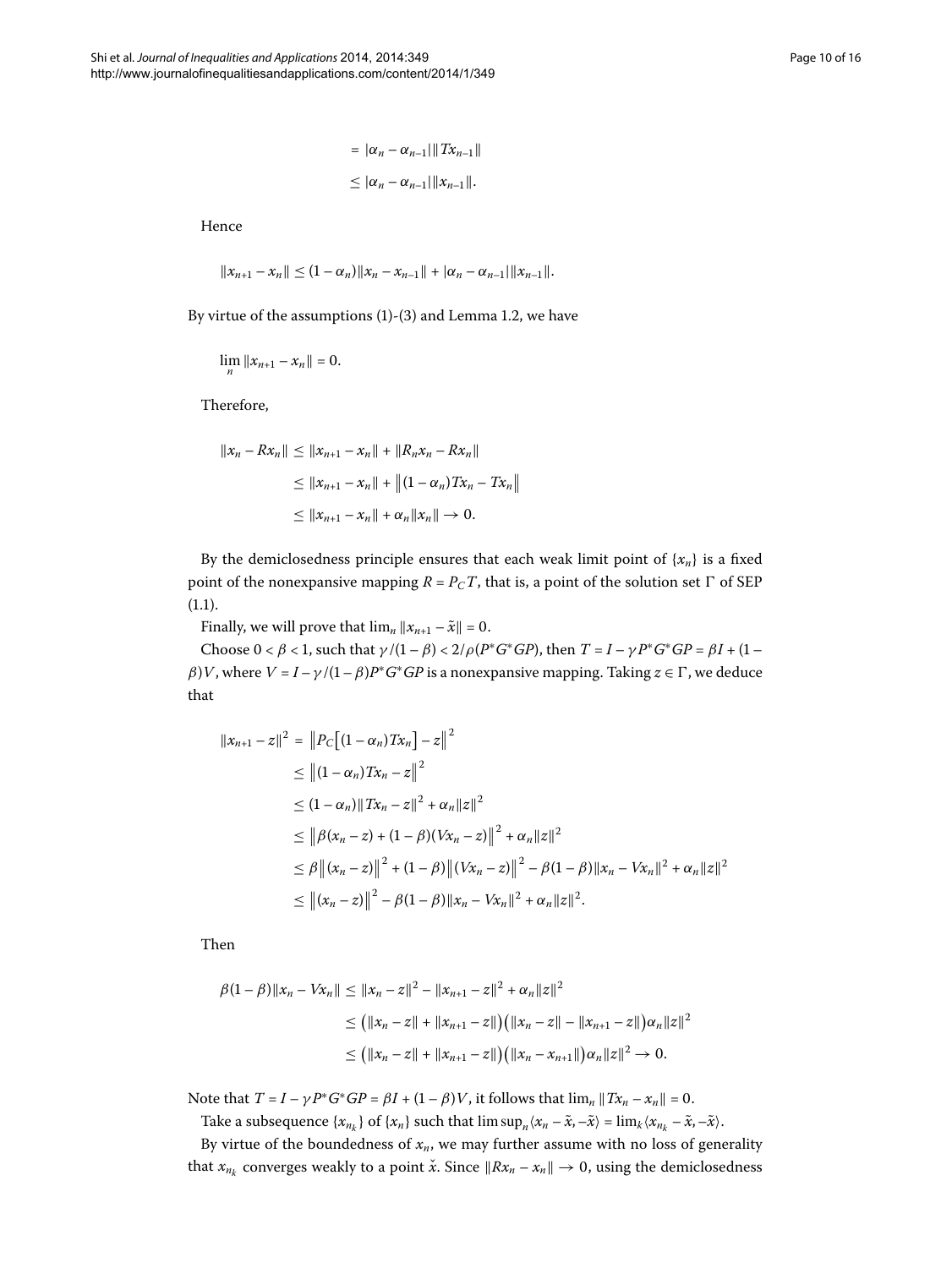principle,  $\check{x} \in \text{Fix}(R) = \text{Fix}(P_C) = \Gamma$ . Noticing that  $\tilde{x}$  is the projection of the origin onto  $\Gamma$ , we get

$$
\limsup_n \langle x_n - \tilde{x}, -\tilde{x} \rangle = \lim_k \langle x_{n_k} - \tilde{x}, -\tilde{x} \rangle = \langle \tilde{x} - \tilde{x}, -\tilde{x} \rangle \leq 0.
$$

Finally, we compute

$$
||x_{n+1} - \tilde{x}||^2 = ||P_C[(1 - \alpha_n)Tx_n] - \tilde{x}||^2
$$
  
\n
$$
= ||P_C[(1 - \alpha_n)Tx_n] - P_C T \tilde{x}||^2
$$
  
\n
$$
\leq ||(1 - \alpha_n)Tx_n - T \tilde{x}||^2
$$
  
\n
$$
= ||(1 - \alpha_n)Tx_n - \tilde{x}||^2
$$
  
\n
$$
= ||(1 - \alpha_n)(Tx_n - \tilde{x}) + \alpha_n(-\tilde{x})||^2
$$
  
\n
$$
= (1 - \alpha_n)^2 ||(Tx_n - \tilde{x})||^2 + \alpha_n^2 ||\tilde{x}||^2 + 2\alpha_n(1 - \alpha_n)\langle Tx_n - \tilde{x}, -\tilde{x}\rangle
$$
  
\n
$$
\leq (1 - \alpha_n) ||(Tx_n - \tilde{x})||^2 + \alpha_n [\alpha_n ||\tilde{x}||^2 + 2(1 - \alpha_n)\langle Tx_n - \tilde{x}, -\tilde{x}\rangle].
$$

<span id="page-10-0"></span>Since,  $\limsup_{n} \langle x_n - \tilde{x}, -\tilde{x} \rangle \leq 0$ ,  $||x_n - Tx_n|| \to 0$ , we know that  $\limsup_{n} \langle \alpha_n ||\tilde{x}||^2 + 2(1 \alpha_n$ ) $(Tx_n - \tilde{x}, -\tilde{x}) \leq 0$ , by Lemma 1.2, we conclude that  $\lim_n ||x_{n+1} - \tilde{x}|| = 0$ . This completes the proof.  $\Box$ 

## **4 KM-CQ-like iterative algorithm for the problem** *P*

In this section, we establish a KM-CQ-like algorithm converges strongly to a solution of the problem P.

**Algorithm 4.1** For an arbitrary initial point  $x_0$ , sequence  $\{x_n\}$  is generated by the iteration:

<span id="page-10-1"></span>
$$
x_{n+1} = (1 - \beta_n)x_n + \beta_n P_C [(1 - \alpha_n)(I - \gamma P^* G^* G P)] x_n,
$$
\n(4.1)

<span id="page-10-2"></span>where  $\alpha_n > 0$  is a sequence in (0, 1) such that

- (i)  $\lim_{n\to\infty} \alpha_n = 0$ ,  $\sum_{n=0}^{\infty} \alpha_n = \infty$ ;
- (ii)  $\lim_{n\to\infty} |\alpha_{n+1} \alpha_n| = 0;$
- (iii)  $0 < \liminf_{n \to \infty} \beta_n \le \limsup_{n \to \infty} \beta_n < 1$ .

**Lemma 4.2** *If*  $z \in Fix(T) = Fix(I - \gamma P^*G^*GP)$ , *then for any x we have*  $||Tx - z||^2 \le ||x - y||^2$  $|z|^2 - \beta(1-\beta) ||Vx-x||^2$ , where  $\beta$  and V are the same in Lemma 2.5(1).

*Proof* By Lemma 2.5(1), we know that  $T = \beta I + (1 - \beta)V$ , where  $0 < \beta < 1$  and V is a nonexpansive. It is clear that  $z \in Fix(T) = Fix(V)$ , and

$$
\begin{aligned} ||Tx - z||^2 &= \left\| \beta x + (1 - \beta) Vx - z \right\|^2 \\ &\le \beta \left\| x - z \right\|^2 + (1 - \beta) ||Vx - z||^2 - \beta (1 - \beta) ||Vx - x||^2 \\ &\le \beta \left\| x - z \right\|^2 + (1 - \beta) ||x - z||^2 - \beta (1 - \beta) ||Vx - x||^2 \\ &= \left\| x - z \right\|^2 - \beta (1 - \beta) ||Vx - x||^2. \end{aligned}
$$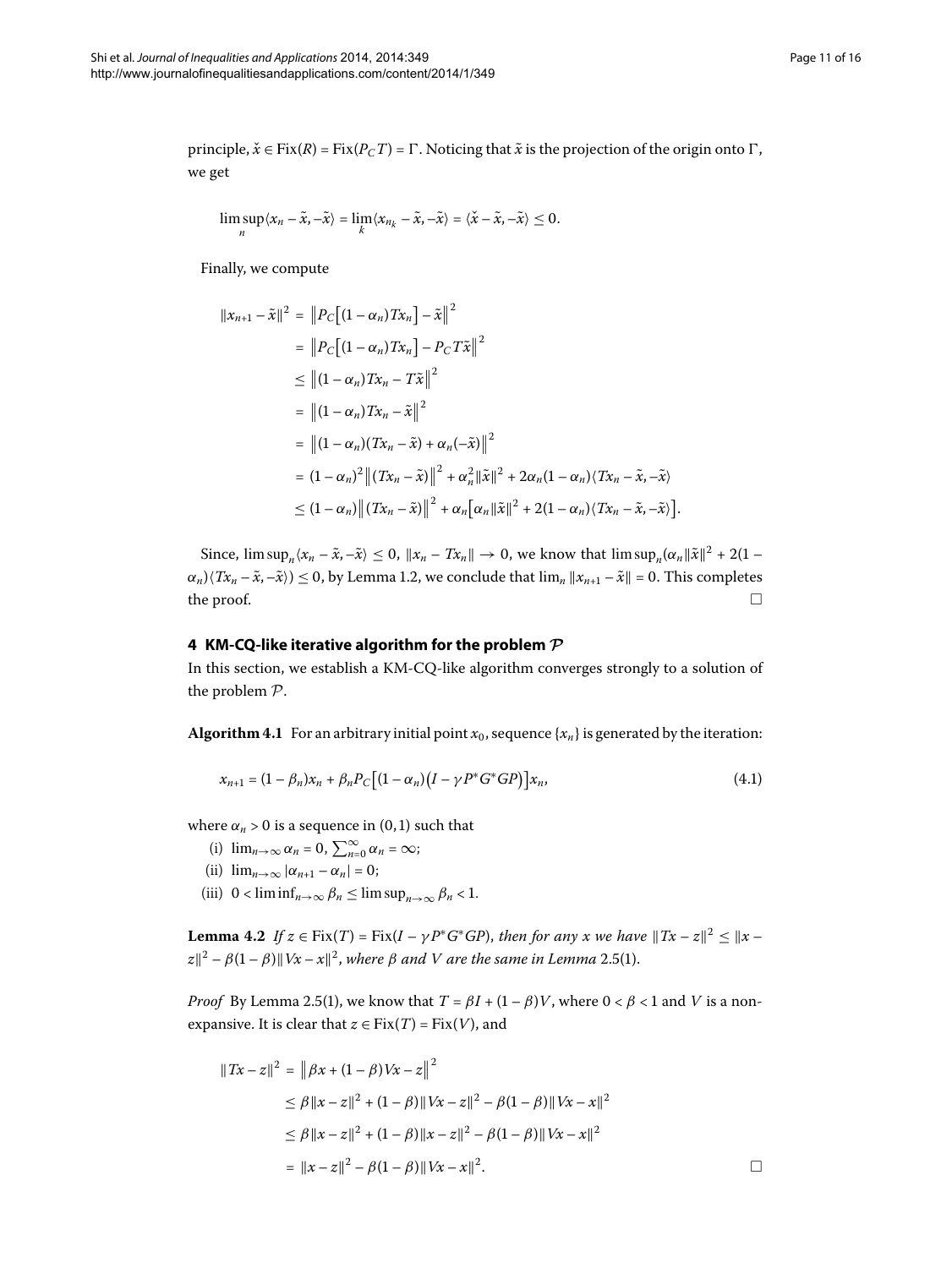<span id="page-11-0"></span>**Theorem 4.3** The sequence  $\{x_n\}$  generated by algorithm (4.1) converges strongly to a solu*tion of the problem* P.

*Proof* For any solution  $\hat{x}$  of the problem P, according to Lemma 2.5,  $\hat{x} \in Fix(P_C T) =$  $Fix(P_C) \cap Fix(T)$ , where  $T = I - \gamma P^* G^* G P$ , and

$$
||x_{n+1} - \hat{x}|| = ||(1 - \beta_n)x_n + \beta_n P_C[(1 - \alpha_n)T]x_n - \hat{x}||
$$
  
\n
$$
= ||(1 - \beta_n)(x_n - \hat{x}) + \beta_n (P_C[(1 - \alpha_n)T]x_n - \hat{x})||
$$
  
\n
$$
\leq (1 - \beta_n) ||x_n - \hat{x}|| + \beta_n ||P_C[(1 - \alpha_n)T]x_n - \hat{x}||
$$
  
\n
$$
\leq (1 - \beta_n) ||x_n - \hat{x}||
$$
  
\n
$$
+ \beta_n ||P_C[(1 - \alpha_n)T]x_n - P_C[(1 - \alpha_n)T]\hat{x}||
$$
  
\n
$$
+ \beta_n ||P_C[(1 - \alpha_n)T]\hat{x} - \hat{x}||
$$
  
\n
$$
\leq (1 - \beta_n) ||x_n - \hat{x}|| + \beta_n (1 - \alpha_n) ||x_n - \hat{x}|| + \beta_n \alpha_n ||\hat{x}||
$$
  
\n
$$
= (1 - \beta_n \alpha_n) ||x_n - \hat{x}|| + \beta_n \alpha_n ||\hat{x}||
$$
  
\n
$$
\leq \max \{ ||x_n - \hat{x}||, ||\hat{x}|| \}.
$$

One can deduce that

 $||x_n - \hat{x}|| \le \max\{||x_0 - \hat{x}||, ||\hat{x}||\}.$ 

Hence,  $\{x_n\}$  is bounded and so is  $\{Tx_n\}$ . Moreover,

$$
||P_C[(1-\alpha_n)T]x_n - \hat{x}|| \le ||(1-\alpha_n)Tx_n - \hat{x}||
$$
  
\n
$$
= ||(1-\alpha_n)[Tx_n - \hat{x}] - \alpha_n \hat{x}||
$$
  
\n
$$
\le (1-\alpha_n)||x_n - \hat{x}|| + \alpha_n ||\hat{x}||
$$
  
\n
$$
\le \max{||x_n - \hat{x}||, ||\hat{x}||}.
$$

Since  $\{x_n\}$  is bounded, we see that  $\{Tx_n\}$ ,  $(1 - \alpha_n)Tx_n$ , and  $\{P_C[(1 - \alpha_n)T]x_n\}$  are also bounded.

Let  $z_n = P_C[(1 - \alpha_n)T]x_n$ , and  $M > 0$  such that  $M = \sup_{n \ge 1} {T x_n}$ . Noting that

$$
||P_C[(1-\alpha_{n+1})T]x_n - P_C[(1-\alpha_n)T]x_n|| \le ||(1-\alpha_{n+1})Tx_n - (1-\alpha_n)Tx_n||
$$
  

$$
= ||(\alpha_n - \alpha_{n+1})Tx_n||
$$
  

$$
\le M|\alpha_n - \alpha_{n+1}|.
$$

One concludes that

$$
||z_{n+1} - z_n|| = ||P_C[(1 - \alpha_{n+1})T]x_{n+1} - P_C[(1 - \alpha_n)T]x_n||
$$
  
\n
$$
\leq ||P_C[(1 - \alpha_{n+1})T]x_{n+1} - P_C[(1 - \alpha_{n+1})T]x_n||
$$
  
\n
$$
+ ||P_C[(1 - \alpha_{n+1})T]x_n - P_C[(1 - \alpha_n)T]x_n||
$$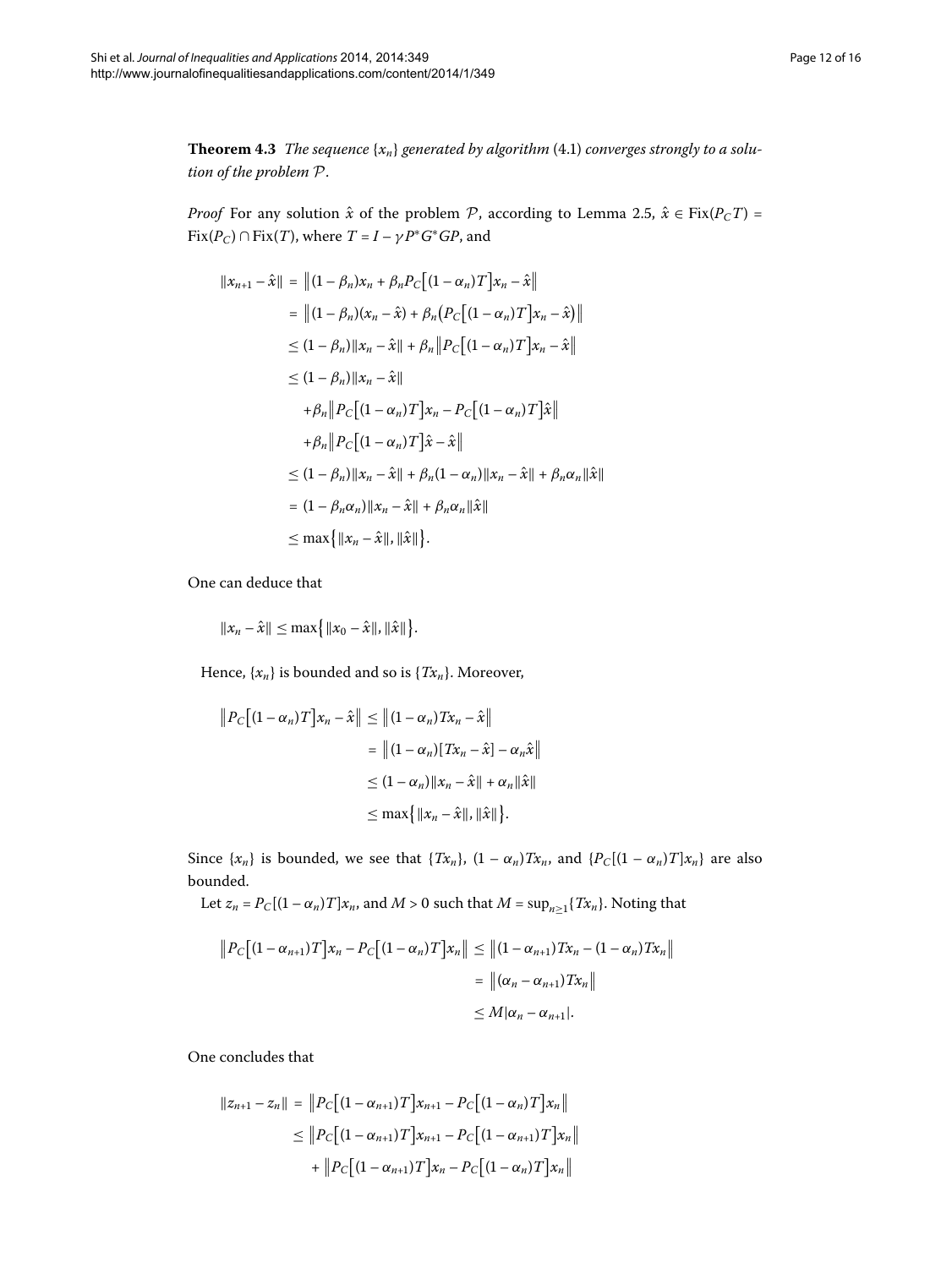$$
\leq (1 - \alpha_{n+1}) \|x_{n+1} - x_n\| + \|P_C[(1 - \alpha_{n+1})T]x_n - P_C[(1 - \alpha_n)T]x_n\|
$$
  

$$
\leq (1 - \alpha_{n+1}) \|x_{n+1} - x_n\| + M|\alpha_n - \alpha_{n+1}|.
$$

Since  $0 < \alpha_n < 1$  and  $\lim_{n \to \infty} |\alpha_{n+1} - \alpha_n| = 0$ , we have

$$
||z_{n+1}-z_n||-||x_{n+1}-x_n||\leq M|\alpha_n-\alpha_{n+1}|,
$$

and

$$
\limsup_{n\to\infty}||z_{n+1}-z_n||-||x_{n+1}-x_n||\leq 0.
$$

Applying Lemma 1[.](#page-2-4)3, we get

$$
\lim_{n\to\infty}\left\|P_C\big[(1-\alpha_n)T\big]x_n-x_n\right\|=\lim_{n\to\infty}\left\|z_n-x_n\right\|=0.
$$

Hence,

$$
||x_{n+1} - x_n|| = ||(1 - \beta_n)x_n + \beta_n P_C[(1 - \alpha_n)T]x_n - x_n||
$$
  
=  $\beta_n || P_C[(1 - \alpha_n)T]x_n - x_n || \to 0.$ 

Let  $R_n$  and  $R$  be defined by

$$
R_n x := P_C \{ (1 - \alpha_n) [I - \gamma P^* G^* G P] \} x = P_C \left[ (1 - \alpha_n) T x \right],
$$
  

$$
Rx := P_C \left( I - \gamma P^* G^* G P \right) x = P_C(T x).
$$

Noting that

$$
||x_n - Rx_n|| \le ||x_n - x_{n+1}|| + ||x_{n+1} - Rx_n||
$$
  
=  $||x_n - x_{n+1}|| + ||(1 - \beta_n)x_n + \beta_nR_nx_n - Rx_n||$   
 $\le ||x_n - x_{n+1}|| + (1 - \beta_n)||x_n - Rx_n|| + \beta_n||R_nx_n - Rx_n||.$ 

So, we have

$$
||x_n - Rx_n|| \le ||x_n - x_{n+1}||/\beta_n + ||R_n x_n - Rx_n||
$$
  
=  $||x_n - x_{n+1}||/\beta_n + ||P_C[(1 - \alpha_n)T]x_n - P_C Tx_n||$   
 $\le ||x_n - x_{n+1}||/\beta_n + ||(1 - \alpha_n)Tx_n - Tx_n||$   
 $\le ||x_n - x_{n+1}||/\beta_n + M\alpha_n.$ 

By assumption, we have

$$
\lim_{n\to\infty}||x_n-Rx_n||=0.
$$

Furthermore,  ${x_n}$  is bounded, there exists a subsequence of  ${x_n}$  which converges weakly to a point  $\check{x}$ . Without loss of generality, we may assume that  $\{x_n\}$  converges weakly to  $\check{x}$ .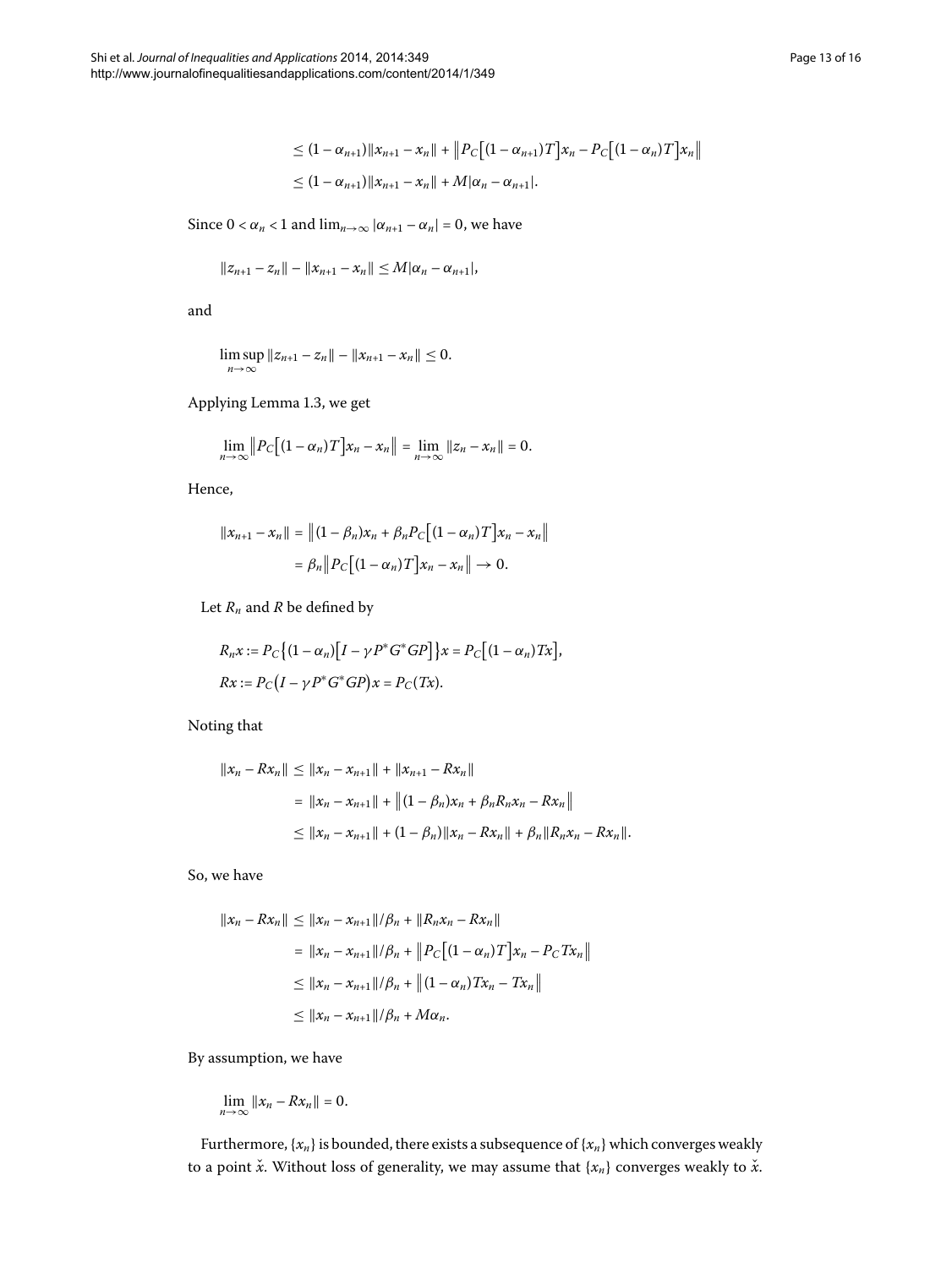Since  $||Rx_n - x_n|| \to 0$ , using the demiclosedness principle we know that  $\check{x} \in Fix(R) =$  $Fix(P<sub>C</sub>T) = Fix(P<sub>C</sub>) \cap Fix(T) = \Gamma$ .

Finally, we will prove that  $\lim_{n} ||x_{n+1} - \check{x}|| = 0$ . In fact,

$$
||x_{n+1} - \check{x}||^2 = ||(1 - \beta_n)x_n + \beta_n P_C[(1 - \alpha_n)T]x_n - P_C T \check{x}||^2
$$
  
\n
$$
\leq (1 - \beta_n) ||x_n - \check{x}||^2 + \beta_n ||P_C[(1 - \alpha_n)T]x_n - P_C T \check{x}||^2
$$
  
\n
$$
\leq (1 - \beta_n) ||x_n - \check{x}||^2 + \beta_n ||(1 - \alpha_n)Tx_n - \check{x}||^2
$$
  
\n
$$
= (1 - \beta_n) ||x_n - \check{x}||^2 + \beta_n ||(1 - \alpha_n)(Tx_n - \check{x}) + \alpha_n \check{x}||^2
$$
  
\n
$$
= (1 - \beta_n) ||x_n - \check{x}||^2 + \beta_n [(1 - \alpha_n)^2 ||Tx_n - \check{x}||^2 + \alpha_n^2 ||\check{x}||^2
$$
  
\n
$$
+ 2\alpha_n (1 - \alpha_n) (Tx_n - \check{x}, -\check{x})]
$$
  
\n
$$
\leq (1 - \beta_n) ||x_n - \check{x}||^2 + \beta_n [(1 - \alpha_n) ||x_n - \check{x}||^2 + \alpha_n^2 ||\check{x}||^2
$$
  
\n
$$
+ 2\alpha_n (1 - \alpha_n) (Tx_n - \check{x}, -\check{x})]
$$
  
\n
$$
= (1 - \alpha_n \beta_n) ||x_n - \check{x}||^2 + \alpha_n \beta_n [2(1 - \alpha_n) (Tx_n - \check{x}, -\check{x}) + \alpha_n ||\check{x}||^2].
$$

Using Lemma 1.2, we only need to prove that

$$
\limsup_{n\to\infty}\langle Tx_n-\check{x},-\check{x}\rangle\leq 0.
$$

Applying Lemma 2[.](#page-5-1)5, *T* is averaged, that is  $T = \beta I + (1 - \beta)V$ , where  $0 < \beta < 1$  and *V* is nonexpansive. Hence, for  $z \in Fix(P<sub>C</sub>T)$ , we have

$$
||x_{n+1} - z||^2 = ||(1 - \beta_n)x_n + \beta_n P_C [(1 - \alpha_n)T]x_n - z||^2
$$
  
\n
$$
\leq (1 - \beta_n) ||x_n - z||^2 + \beta_n ||(1 - \alpha_n)Tx_n - z||^2
$$
  
\n
$$
= (1 - \beta_n) ||x_n - z||^2 + \beta_n ||(1 - \alpha_n)(Tx_n - z) - \alpha_n z||^2
$$
  
\n
$$
\leq (1 - \beta_n) ||x_n - z||^2 + \beta_n [(1 - \alpha_n) ||Tx_n - z||^2 + \alpha_n ||z||^2]
$$
  
\n
$$
\leq (1 - \beta_n) ||x_n - z||^2 + \beta_n [||Tx_n - z||^2 + \alpha_n ||z||^2].
$$

By Lemma 4.2, we have

$$
||x_{n+1} - z||^2 \le (1 - \beta_n) ||x_n - z||^2
$$
  
+  $\beta_n [||x_n - z||^2 - \beta(1 - \beta) ||Vx_n - x_n||^2 + \alpha_n ||z||^2]$   
 $\le ||x_n - z||^2 - \beta_n \beta(1 - \beta) ||Vx_n - x_n||^2 + \beta_n \alpha_n ||z||^2.$ 

Let *N* > 0 such that  $||x_n - z|| \leq N$  for all *n*, then it concludes that

$$
\beta_n \beta (1 - \beta) \| Vx_n - x_n \|^2 \le \| x_n - z \|^2 - \| x_{n+1} - z \|^2 + \beta_n \alpha_n \| z \|^2
$$
  
\n
$$
\le 2N \| x_n - z \| - \| x_{n+1} - z \| + \beta_n \alpha_n \| z \|^2
$$
  
\n
$$
\le 2N \| x_n - x_{n+1} \| + \beta_n \alpha_n \| z \|^2.
$$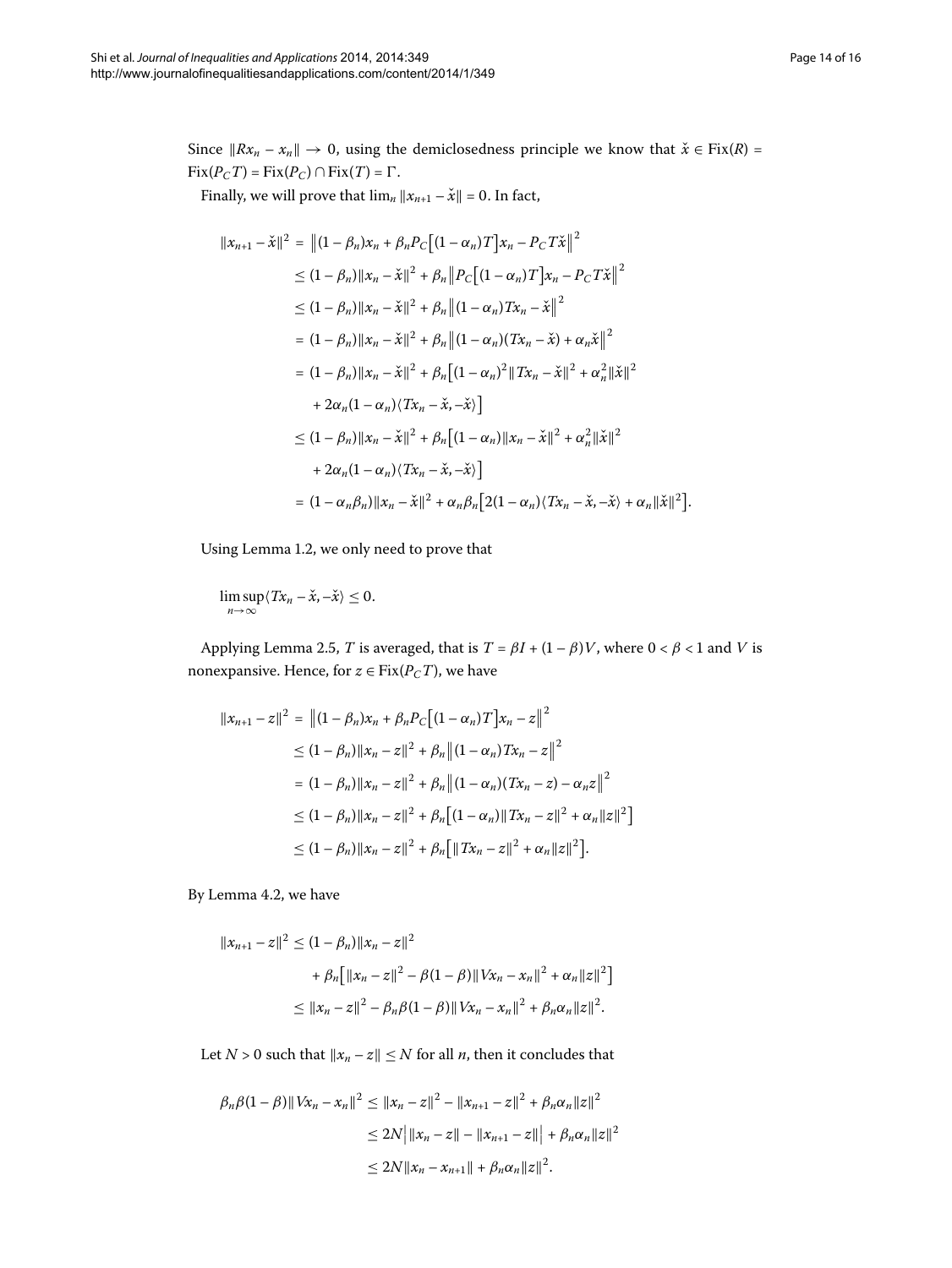Hence,

$$
\beta(1-\beta)\|Vx_n-x_n\|^2 \leq \frac{2N\|x_n-x_{n+1}\|}{\beta_n}+\alpha_n\|z\|^2.
$$

Since  $\|x_n - x_{n+1}\| \to 0$ , we get

$$
||Vx_n-x_n||\to 0.
$$

Therefore,

$$
||Tx_n - x_n|| \to 0.
$$

It follows that

$$
\limsup_{n\to\infty}\langle Tx_n-\check{x},-\check{x}\rangle=\limsup_{n\to\infty}\langle x_n-\check{x},-\check{x}\rangle.
$$

Since  $\{x_n\}$  converges weakly to  $\check{x}$ , it follows that

$$
\limsup_{n\to\infty}\langle Tx_n-\check{x},-\check{x}\rangle\leq 0.\qquad \qquad \Box
$$

Similar to the proof of Theorem  $4.3$  $4.3$  $4.3$ , we can get the result that the following iterative algorithm converges strongly to a solution of the problem  $P$  also. Since the proof is similar to Theorem 4.3, we omit it.

**Algorithm 4.4** For an arbitrary initial point  $x_0$ , sequence  $\{x_n\}$  is generated by the iteration:

$$
x_{n+1} = (1 - \beta_n)(1 - \alpha_n)(I - \gamma P^* G^* G P)x_n + \beta_n P_C [(1 - \alpha_n)(I - \gamma P^* G^* G P)]x_n, \qquad (4.2)
$$

where  $\alpha_n > 0$  is a sequence in (0, 1) such that

- (i)  $\lim_{n\to\infty} \alpha_n = 0$ ,  $\sum_{n=0}^{\infty} \alpha_n = \infty$ ;
- (ii)  $\lim_{n\to\infty} |\alpha_{n+1} \alpha_n| = 0;$
- <span id="page-14-1"></span>(iii)  $0 < \liminf_{n \to \infty} \beta_n \le \limsup_{n \to \infty} \beta_n < 1$ .

#### <span id="page-14-0"></span>**Competing interests**

The authors declare that they have no competing interests.

#### **Authors' contributions**

Recently, Eckstein and Svaiter present some splitting methods for finding a zero of the sum of monotone operator A and B. However, the algorithms are largely dependent on the maximal monotonicity of A and B. In this paper, we describe some algorithms for finding a zero of the sum of A and B which ignore the conditions of the maximal monotonicity of A and B.

#### **Author details**

<sup>1</sup>Department of Mathematics, Tianjin Polytechnic University, Tianjin, 300387, P.R. China. <sup>2</sup>Tianjin Vocational Institute, Tianjin, 300410, P.R. China.

#### **Acknowledgements**

This research was supported by NSFC Grants No:11071279; No:11226125; No:11301379.

Received: 25 February 2014 Accepted: 5 August 2014 Published: 08 Sep 2014